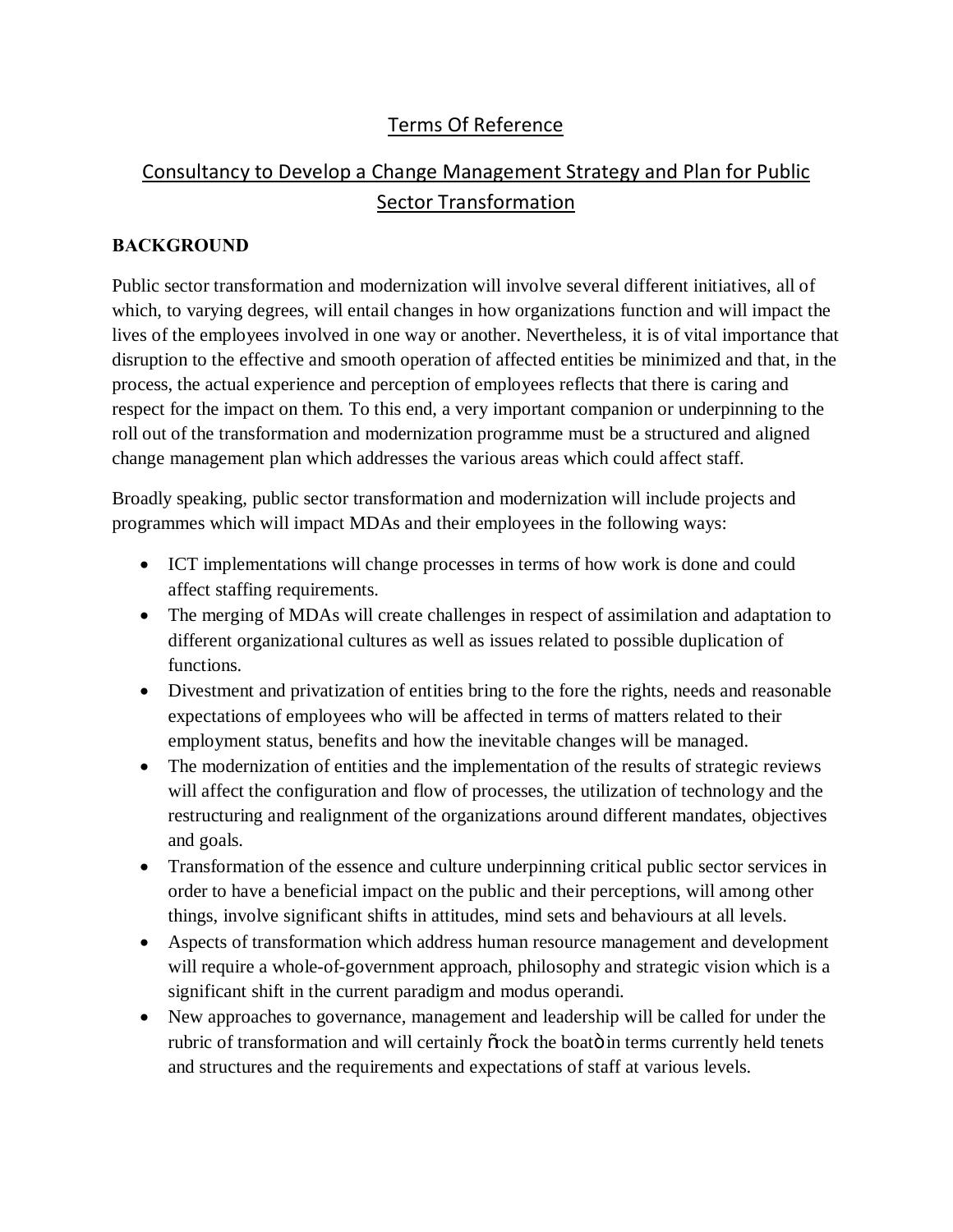- The development of a performance based culture throughout the sector will not only require changes in mechanisms and processes related to performance management but will also have to grapple with the embedding of accountability and the dislodging of a blame culture.
- The reconfiguration of the method of delivery of internal services (for example shared corporate services) is going to impact processes, requisite staff complements and change paradigms and perceptions about internal customer service.

To one degree or another, the initiatives which could be subsumed under one or more of the generic headings above are likely to generate fear, uncertainty and anxiety among staff and have the potential to negatively affect the operation of entities. This presents a significant risk to the successful implementation of public sector transformation and must be mitigated by the development and application of well thought-out, proactive and robust change management initiatives.

The implementation process for the Master Rationalization Plan for public sector transformation of 2011 envisaged, as an integral aspect of the roll out, a framework and specific initiatives to address the challenges of change management. The following are the main areas which were addressed:

• The development of a Change Management Plan/Manual.

"The Master Change Management Plan will aid in the process of developing a strategic approach to changes in the public sector. The principal objective is to minimize disruptions and chaos to the normal business flow of activity. The document will also act as a point of reference in helping to guide employees through the change processo. (Extract from the executive summary) It was also noted that the Manual included a tool kit providing guidance on the following critical areas: communication, re deployment, training, business and psychosocial counselling, mergers, separation, consultation with trade unions and resistance management.

• Workforce Adjustment policies.

A number of policies were drafted which address the types of scenarios and situations that could arise in organizations during transformation which could impact the employees grights, benefits and their employment status. Areas covered included re deployment, selection, separation, early retirement, retraining, leave (of all types) and a grievance procedure.

• Preparation of mangers to lead change.

A course entitled *Leadership and Change Management* was developed with the assistance of MIND and HR practitioners from across the public service. Permanent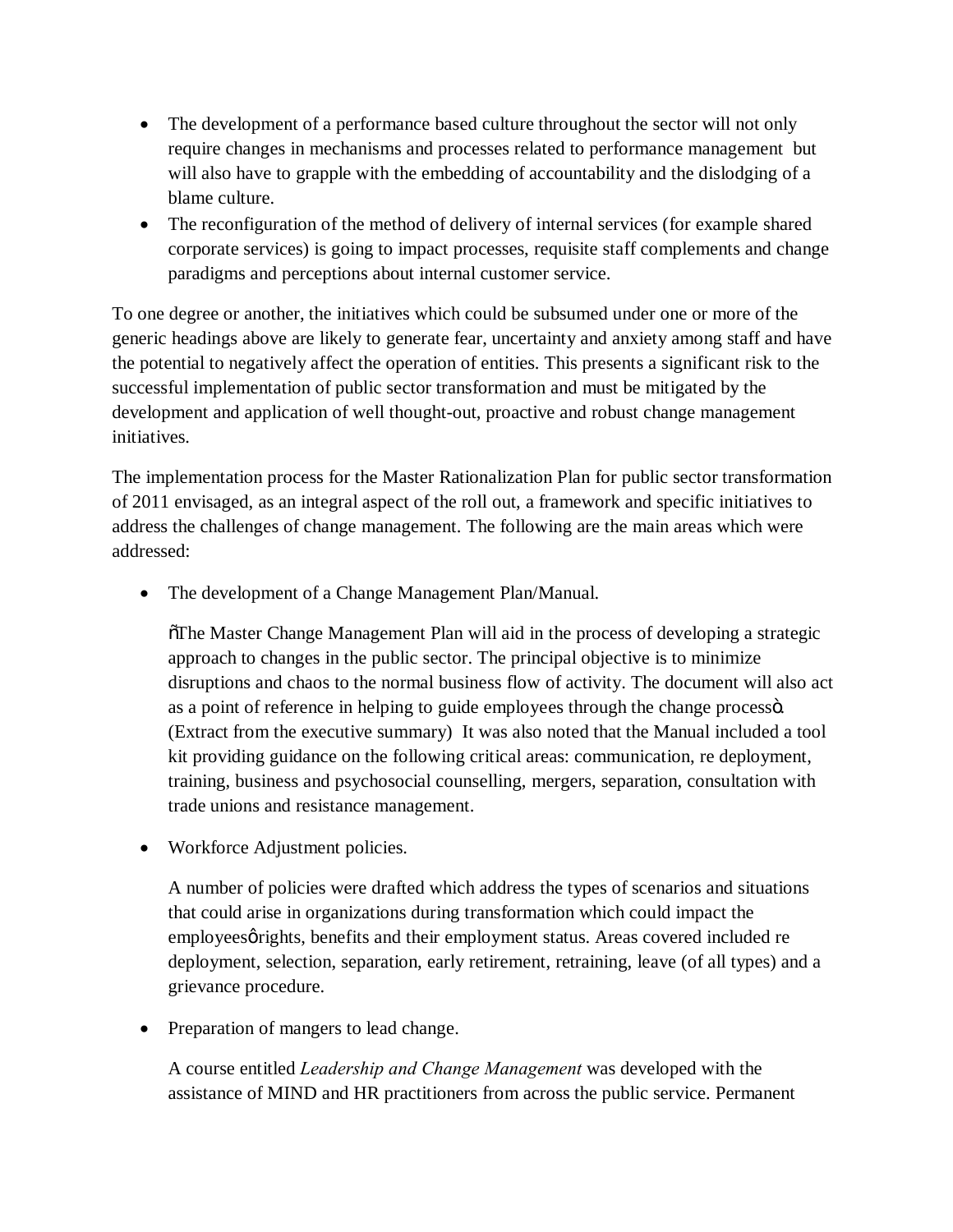Secretaries as well as over 500 other senior managers from various MDAs attended over a period of time.

· Ministry Transformation Steering Committees.

Headed by the Permanent Secretary õthe Committee will take responsibility for planning, guiding, monitoring and reporting on the implementation progress within the Ministry and its portfolio Departments and Agencies (Extract from the terms of reference). The TOR also indicated that the Committee would, inter alia, develop õthe mechanism through which the Change management and Communication Strategy will be implemented Ministry-wideö.

• Inter disciplinary transformation Teams.

Under the rubric of the Ministry Transformation Steering Committee the Permanent Secretary õwill ensure that the heads of entities establish an Inter Disciplinary Transformation Team (IDTT) responsible for all transformation activities that are within the sphere of their functional responsibilities  $\ddot{o}$ 

The composition of the IDTT includes representatives from HR, communication, finance, IT and the trade union (if applicable) and the team's main responsibilities included "Preparing a transformation implementation plan and organizing the execution of relevant activities (including a Change Management Plan and Communication Strategy) $\ddot{o}$ .

• Counselling

The public sector Employee Assistance Programme was to be instrumental in this regard. The programme involves trained voluntary counsellors across the sector who are coordinated and deployed as required by the responsible section at the Ministry of Finance and the Public Service.

• Engagement of the Trade Unions.

The support of the Trade Unions in terms of the approach to change management was secured through presentations to them at the Public Sector Monitoring Committee (A Committee established by Cabinet which includes Union leaders and public sector managers) and in other fora.

• Information Fairs.

Agreement was reached with the Unions through the Public Sector Monitoring Committee to hold a series of information fairs to assist employees with information related inter alia, to career planning and possibilities in the sector, financial planning, and coping with change in today<sub> $\alpha$ </sub> world.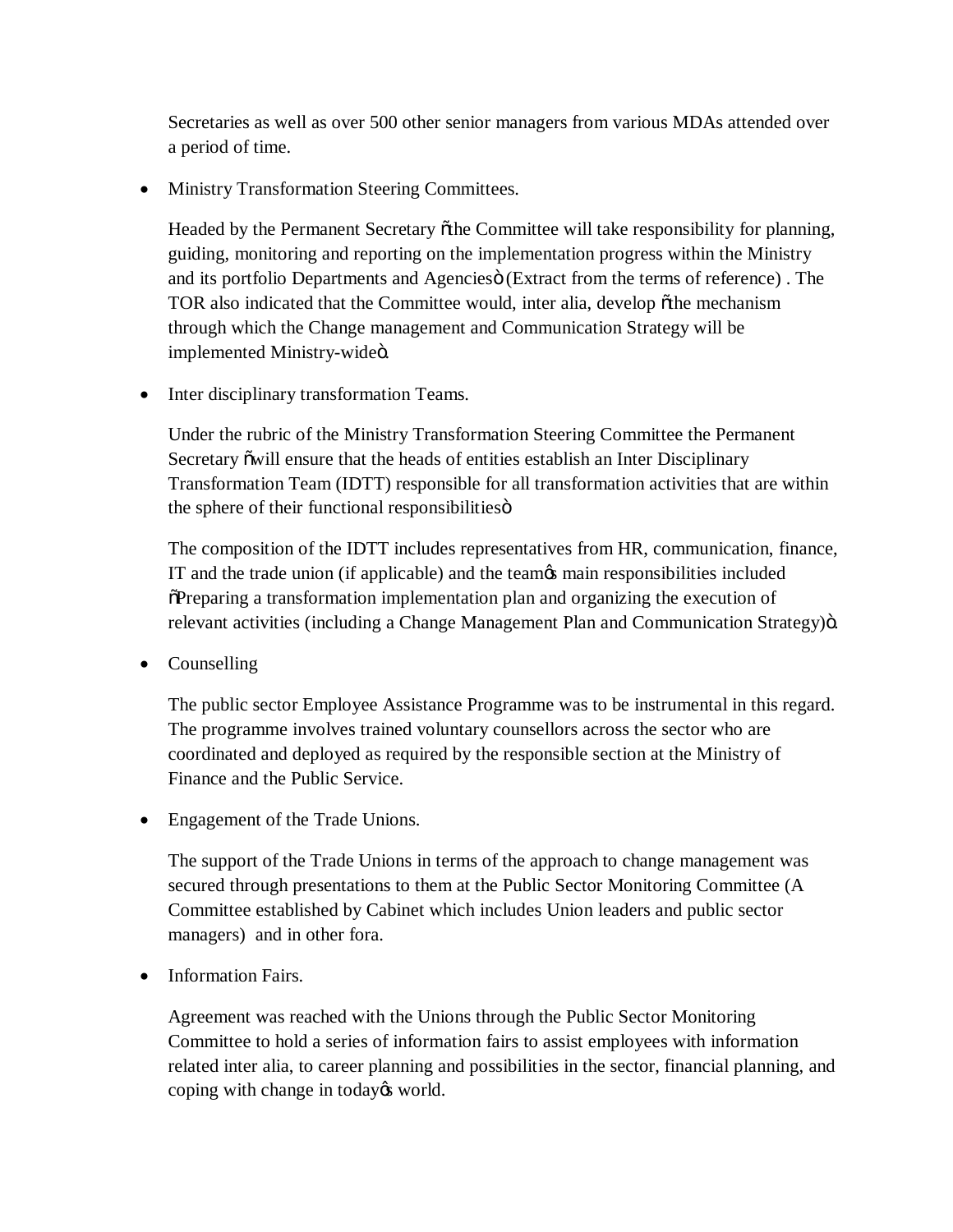The initiatives and programmes outlined above were all aligned with the Master Rationalization Plan of 2011 and, taken together, anticipated its implementation and roll out over a three to four year period from 2012 to 2015 . With respect to the leadership and change management course, the selection of the actual cohort members (PSs and senior managers) and the timing of their courses followed the sequence in the implementation plan as to the timing of transformation activities for specific MDAs. It was to be  $\delta$  just in time otraining to ensure the managers and leaders in the entities were equipped and to prepare for and manage the changes planned for their organizations.

### **ASSIGNMENT OBJECTIVE**

The objective of this assignment is the development of a framework for change management for the Government of Jamaica & Public Sector Transformation and Modernization plan/ programme.

## **SCOPE OF WORK**

In undertaking the above assignment the Consultant will be required to:

- 1. Construct an implementation plan for change management which is aligned to the roll out of the transformation plan.
- 2. Review all existing documentation related to change management previously developed to determine relevance and appropriateness in terms of the current transformation plan and its implementation.
- 3. Review and assess information and documentation outlining current transformation and modernization initiatives in order to determine their nature and the timing and sequence of their planned implementation.
- 4. Meet with and interview key stakeholders from the Cabinet Office, MoFP, The Trade Unions, MIND, OSC etc.
- 5. Research and examine transformation initiatives and the accompanying change management approaches in other jurisdictions.
- 6. Research documentation and other sources of information that relate to industrial relations in the public sector in order to understand this aspect of the context in which transformation is taking place and the issues dynamics involved.
- 7. Liaise/consult with persons developing change management initiatives for specific projects which fall under the overall GOJ Public Sector Transformation Plan to ensure alignment and consistency between  $\delta$ local level $\ddot{o}$  plans and the overarching Change Management Framework for the sector.
- 8. Develop an overall strategy for change management which supports and underpins the public sector transformation plan.
- 9. Review policies which guide and determine how employees are to be dealt with as a result of the various circumstances which will arise. These will include benefits and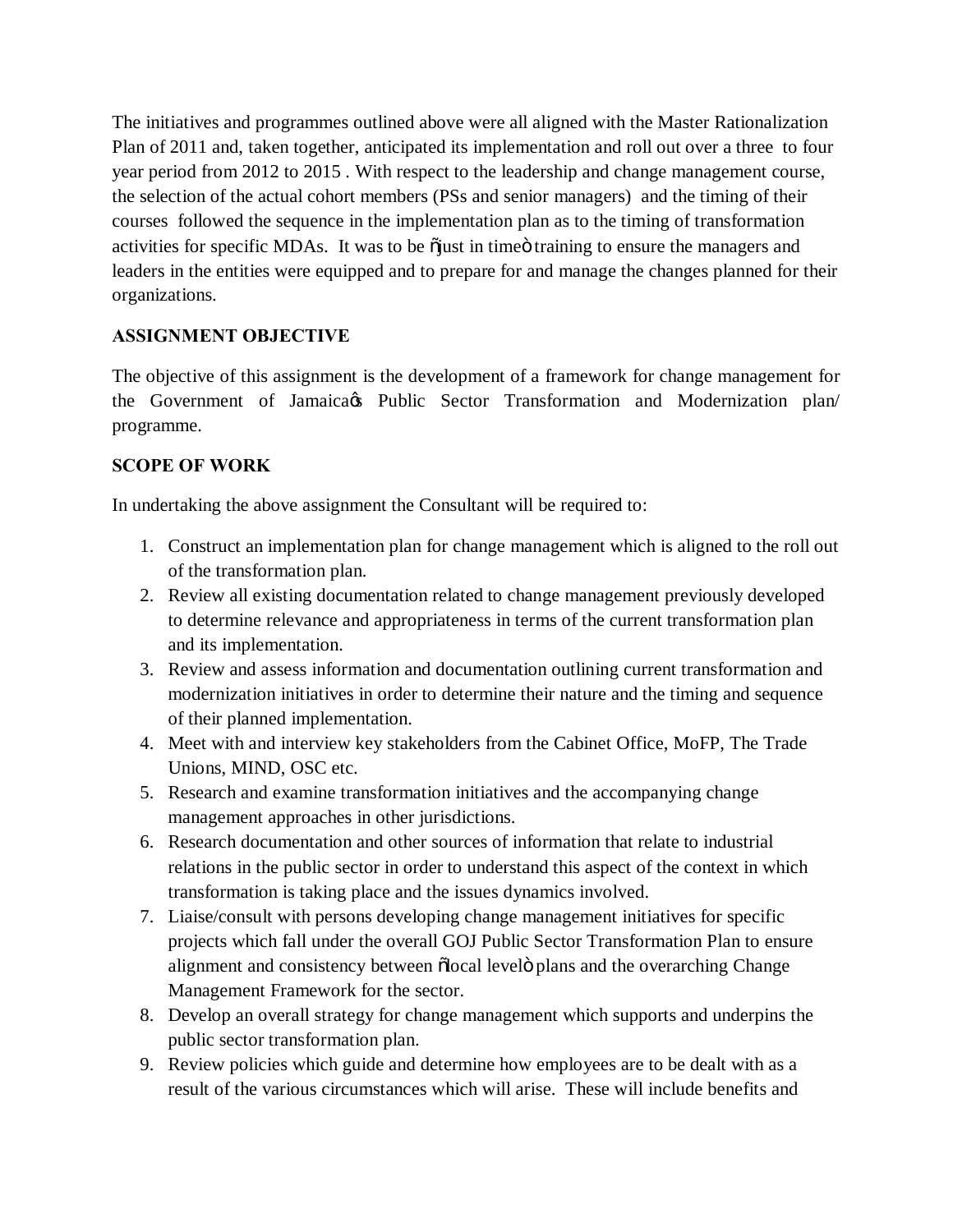rights to which they will be entitled as well as the principles and practices which will characterize how the organization treats with them generally (This will include Workforce Adjustment Policies).

- 10. Develop a  $\tilde{o}$  tool kito with guidelines/ instructions and the details of processes required by law, the Staff Orders, HR procedures etc.
- 11. Construct the appropriate frameworks/ guidelines outlining the key features and initiatives which underpin change management e.g. communication strategies/plans, stakeholder engagement, inter disciplinary teams, readiness assessments, dealing with resistance to change. (Note: Communication strategy as it relates not only to the public sector internally but also to the wider external Jamaican public)
- 12. Provision of, and strategy for, psycho social and other counselling.
- 13. Outline the requisite and appropriate sensitization and training interventions.
- 14. Develop an industrial relations strategy which includes specific guidelines for the engagement and involvement of the Trade Unions.
- 15. Develop a template to be used by MDAs to develop detailed transition plans

### **DELIVERABLES**

The deliverables under this project are as specified below. All documents submitted must conform to the following minimum standards:

- · Use language appropriate for a non-technical audience
- · Be comprehensive, properly formatted and well presented
- · Provide justifications for all assumptions
- Show evidence of consultation.

| No             | <b>Deliverable</b>                                                                                                                                                                                                           | <b>Description</b>                                                                                                                                                                                                                                                                                                                                                                                                                                                                                                    |
|----------------|------------------------------------------------------------------------------------------------------------------------------------------------------------------------------------------------------------------------------|-----------------------------------------------------------------------------------------------------------------------------------------------------------------------------------------------------------------------------------------------------------------------------------------------------------------------------------------------------------------------------------------------------------------------------------------------------------------------------------------------------------------------|
| 1              | Inception Report, Work<br>Plan and Consultation<br><b>Strategy:</b>                                                                                                                                                          | Key issues to be addressed within the scope of the assignment<br>$\bullet$<br>and any issues related to the availability of information and<br>required resources.<br>The strategy for stakeholder engagement that applies the<br>$\bullet$<br>guidelines of the Public Sector Consultation Code.<br>Work Plan in Table format which includes tasks, duration, start<br>$\bullet$<br>and finish dates and resources.<br>This report should be submitted within 10 working days of the<br>commencement of the project. |
| $\overline{2}$ | literature<br><b>Report</b><br>on<br>review of documents and<br>information<br>related<br>to<br>previous<br>change<br>management initiatives in<br>Jamaican<br>public<br>the<br>change<br>sector,<br>management practices in | This report should include the following:<br>*A listing of the documentation examined and reviewed, inclusive<br>of their origins and authorship.<br>*An assessment of the relevance, usefulness and appropriateness of<br>the existing documentation and information examined.<br>*Presentation and analysis of external change management<br>initiatives and identification of possible best practices<br>*Feedback from stakeholder consultations.                                                                 |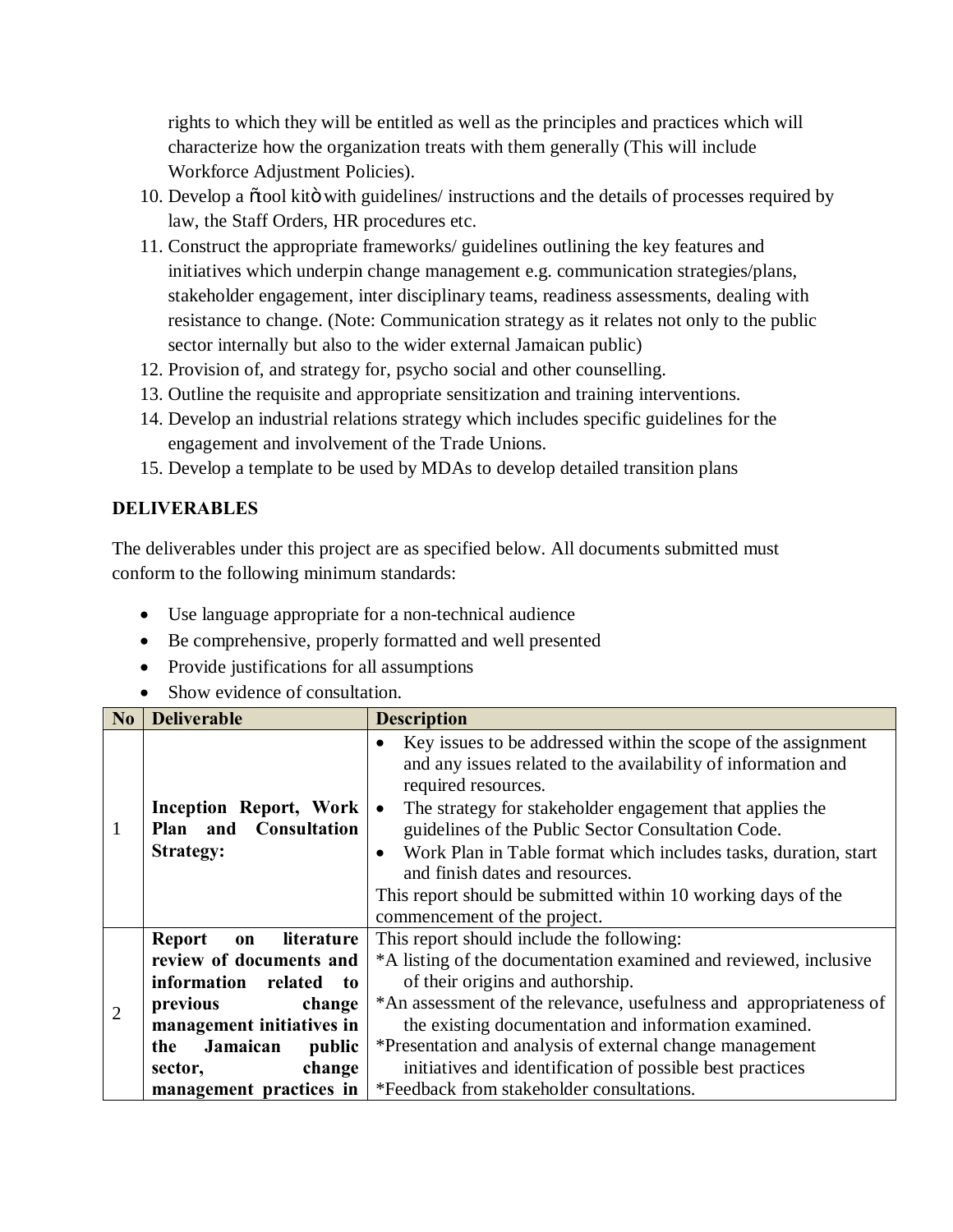|                | the private sector and in<br>other jurisdictions and<br>feedback and assessment<br>stakeholder<br>from<br>consultations                                                 | This report should be submitted within 25 working days of<br>submission of the Inception Report                                                                                                                                                                                                                                                                                                                                                                                                                                                                                                                                                                                                                                                                                                                                                                                                                                                                                                                     |
|----------------|-------------------------------------------------------------------------------------------------------------------------------------------------------------------------|---------------------------------------------------------------------------------------------------------------------------------------------------------------------------------------------------------------------------------------------------------------------------------------------------------------------------------------------------------------------------------------------------------------------------------------------------------------------------------------------------------------------------------------------------------------------------------------------------------------------------------------------------------------------------------------------------------------------------------------------------------------------------------------------------------------------------------------------------------------------------------------------------------------------------------------------------------------------------------------------------------------------|
| 3              | relations<br>An industrial<br>strategy which addresses<br>, inter alia, approaches to<br>communication,<br>consultation<br>and<br>negotiation with the trade<br>Unions. | To be submitted within 15 working days of submission of the report<br>on literature review.                                                                                                                                                                                                                                                                                                                                                                                                                                                                                                                                                                                                                                                                                                                                                                                                                                                                                                                         |
| $\overline{4}$ | First Draft of Change<br><b>Master</b><br><b>Management</b><br>Plan                                                                                                     | This draft should include the following areas:<br>A philosophy which is to guide all aspects of change<br>management in terms of how employees are treated.<br>Policies, regulations and procedures relating to the<br>$\bullet$<br>handling of staff matters arising out of organizational<br>change in the public sector<br>Relevant protocols and consultation procedures.<br>HR related guidelines for the handling of mergers and<br>$\bullet$<br>divestments<br>Assistance and support to be offered to staff such as psycho<br>social counselling<br>A template for a transition plan outlining all the necessary<br>steps and activities<br>Mechanisms and structures to be established in entities to<br>manage organizational change initiatives<br>The framework for a communication plan and strategy<br>Preparation of managers to manage and lead change<br>initiatives<br>The first draft is to be completed and submitted within 20 days of<br>the submission of the Industrial Relations strategy. |
| 5              | Final version of Change<br>Management<br><b>Master</b><br>Plan<br>incorporating<br>indicated<br>amendments<br>and agreed based on the<br>first draft.                   | This final version is to be submitted within 10 days after the<br>consultant is in receipt of the draft version with comments and<br>suggested amendments                                                                                                                                                                                                                                                                                                                                                                                                                                                                                                                                                                                                                                                                                                                                                                                                                                                           |

# **Consultant Qualifications and Expertise**

The Consultant should have the following minimum qualifications, experience and expertise:

· MSc in Human Resource Management or MBA with specialization in Human Resource Management or equivalent